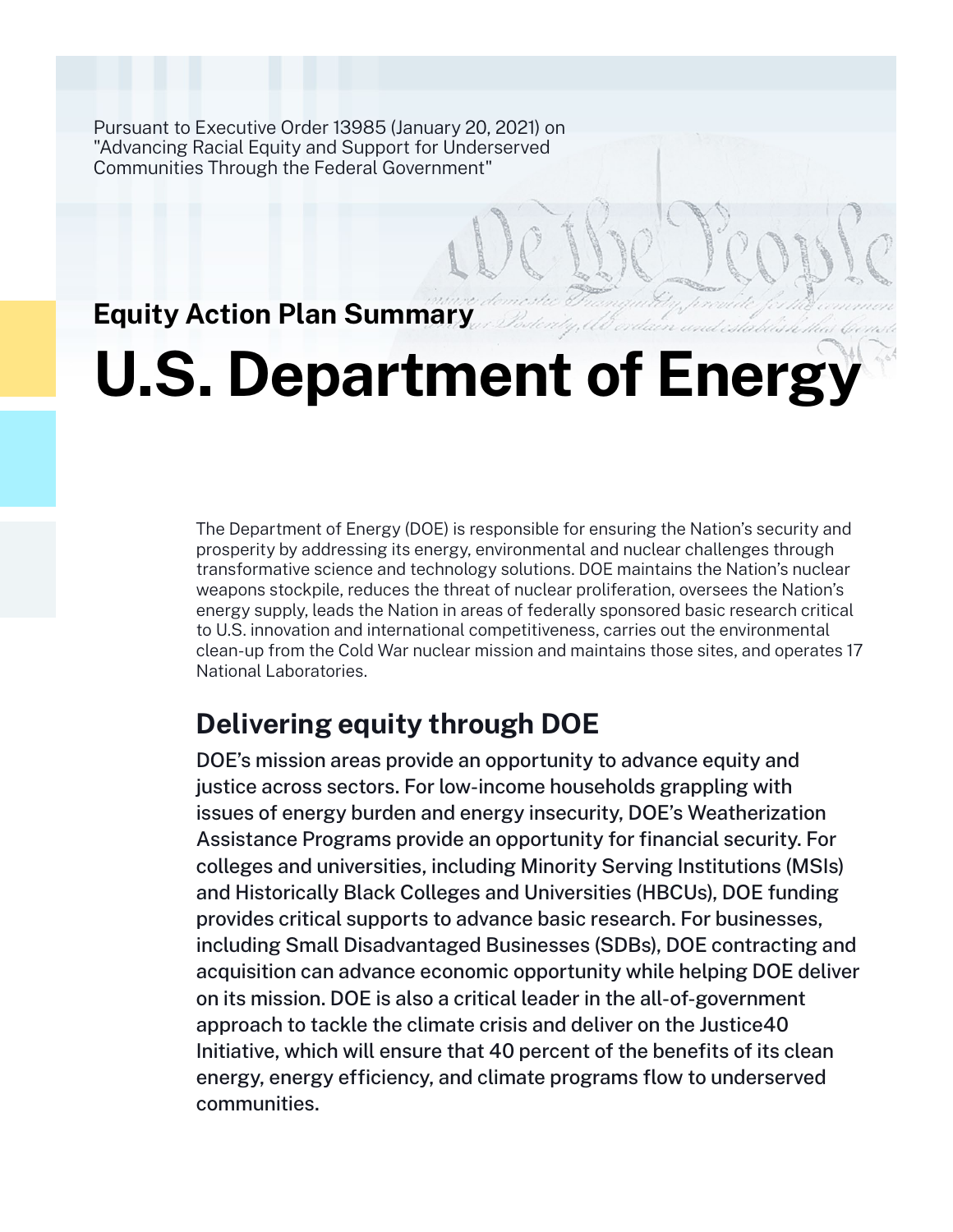### **New strategies to advance equity**

#### **Address gaps in data collection to facilitate data-informed, equitable decision-making**

DOE's current approaches to data collection limit visibility into who is participating in its business opportunities, outreach events, and programs, and whether members of underserved communities experience barriers in accessing DOE programs and services. To address these data gaps, DOE will expand demographic data collection in financial assistance applications and create a data collection system for underserved communities and individuals for all DOE contract and financial assistance opportunities. DOE will rely on newly-collected demographic data to analyze trends and to determine whether applicants from underrepresented institutions and underserved communities have equitable access to these programs.

#### **Increase opportunities for new entrants into DOE procurement and financial assistance**

Acquisition is central to DOE's mission. Through listening sessions, DOE learned that providing education on the federal acquisition process; improving and updating small business programs, subcontract oversight and acquisition forecasting; and addressing resource constraints for historically and economically disadvantaged groups could reduce barriers to accessing DOE procurement and financial assistance opportunities for underrepresented applicants, especially SDBs and MSIs. To increase the opportunities for new entrants, alleviate resource constraints, and expand the number of awards to SDBs, MSIs, and people with disabilities for DOE acquisitions, DOE will create a central portal for DOE acquisition opportunities. DOE will also support the government-wide objective to ensure 15 percent of prime and subaward dollars are obligated to SDBs, and streamline and relax subcontracting requirements where possible.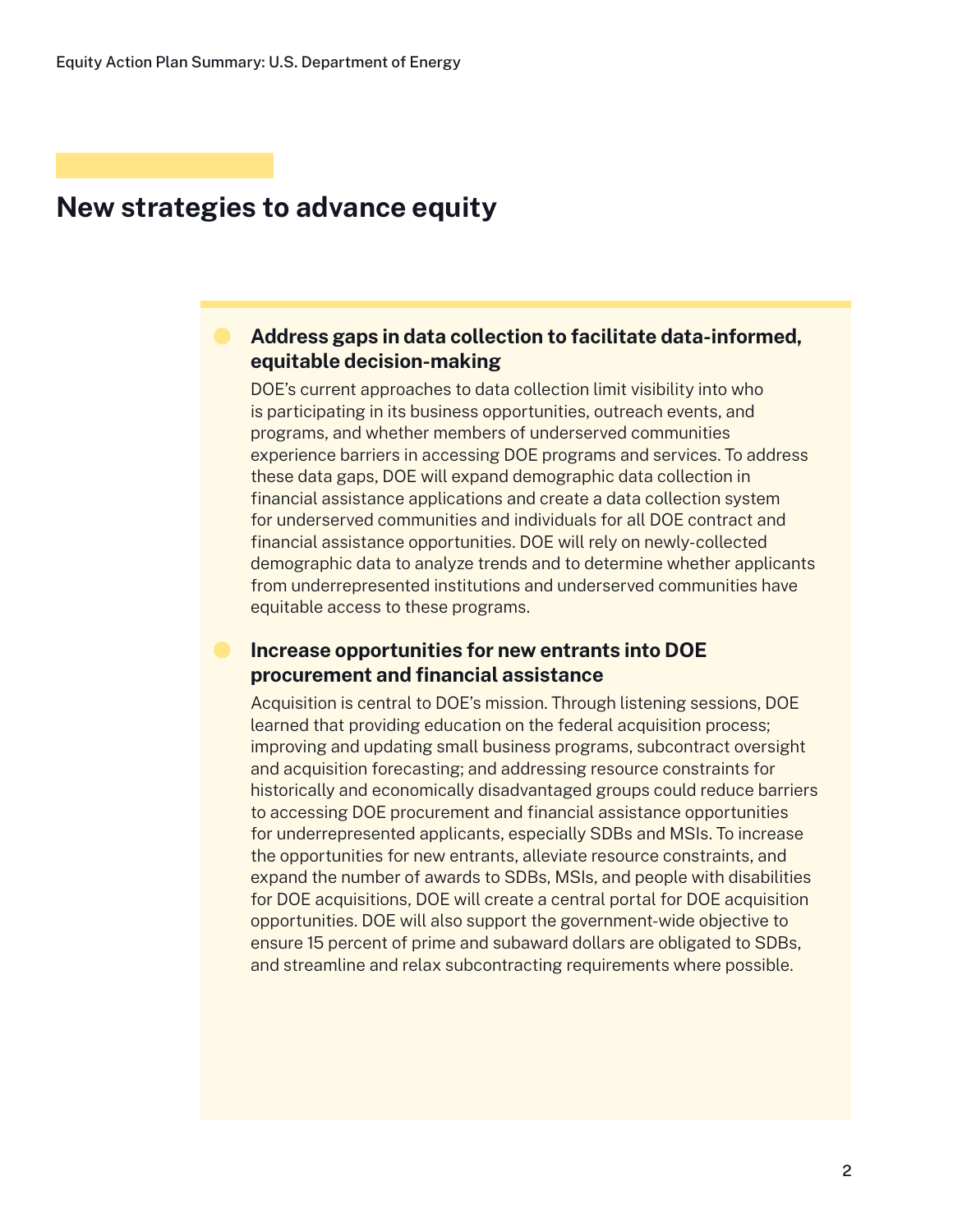New strategies to advance equity

#### **Increase participation by individuals and institutions that are underrepresented in DOE's research and development (R&D) programs supported through financial assistance**

One of DOE's primary methods of issuing financial assistance is through R&D grants and programs. DOE recognizes that current practices do not do enough to support diversity in financial assistance and that underserved communities face barriers within each aspect of the overall R&D lifecycle. These barriers persistently impact women, SDBs, MSIs, persons with disabilities, communities of color, and LGBTQI+ communities. DOE has an opportunity to incorporate evidence-based best practices to make programs and opportunities more accessible to underrepresented communities and stakeholders that have otherwise been underserved by DOE. DOE will increase opportunities for underrepresented groups to participate in DOE financial assistance programs by incorporating DEI requirements into all DOE financial assistance processes by including equity-related program policy factors; broadening diversity of DOE merit reviewers; introducing a training program for DOE merit reviewers; reducing the administrative burdens associated with applying for financial assistance funding; and establishing a technical assistance pilot program to assist underrepresented groups with applying for DOE financial assistance.

#### **Expand Tribal engagement and stakeholder engagement across DOE**

Through listening sessions with Tribal communities and DOE stakeholders, DOE learned that the Department has not had a comprehensive or coordinated strategy for outreach and engagement with Tribal Nations, underserved communities, MSIs, and other communities that historically have been underrepresented in the DOE programs. To build trust with diverse stakeholders and Tribal Nations, and to increase the public's awareness of DOE opportunities and activities, DOE will explore the establishment of positions within the Department to shepherd Departmentwide Tribal and stakeholder engagement to institutionalize and expand community engagement activities.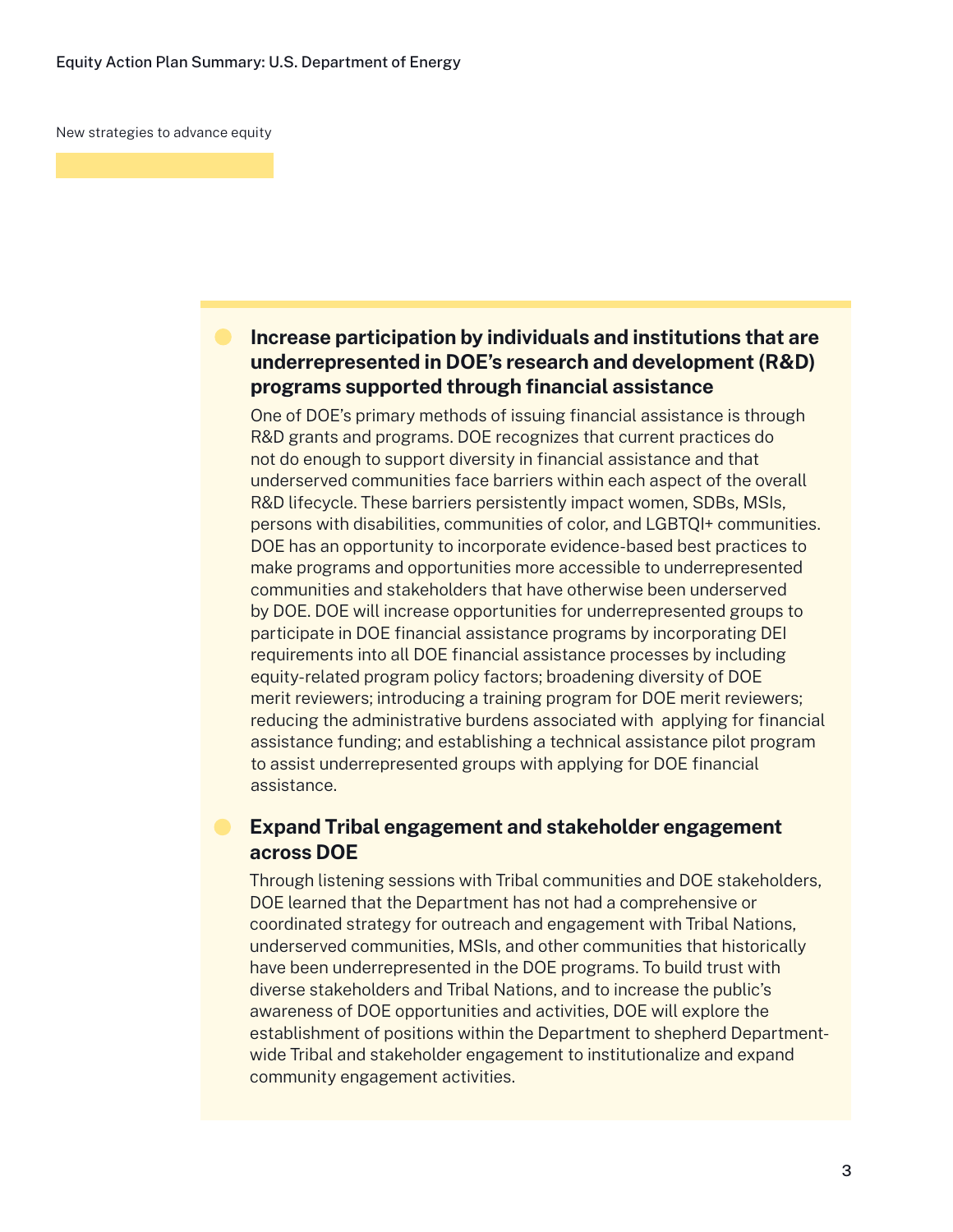New strategies to advance equity

#### **Improve access and equity in DOE's Weatherization Assistance Program**

The Weatherization Assistance Program increases the energy efficiency of dwellings owned or occupied by low-income persons, reducing their total residential energy expenditures, and improving their health and safety, especially for low-income persons who are particularly vulnerable such as older adults, people with disabilities, and children. However, lowincome households sometimes face program deferrals when buildings that need significant non-energy related home repairs are not deemed cost-effective when evaluated for potential energy saving, and low-income households can face barriers in the energy audit process. DOE plans to take actions that will lower deferral rates and improve the efficiency of the energy auditing process by proposing the creation of a new Weatherization Readiness fund to ensure DOE funding is available to all grantees and lowincome households, and launching a competitive grant program that will provide financial assistance to make homes weatherization ready.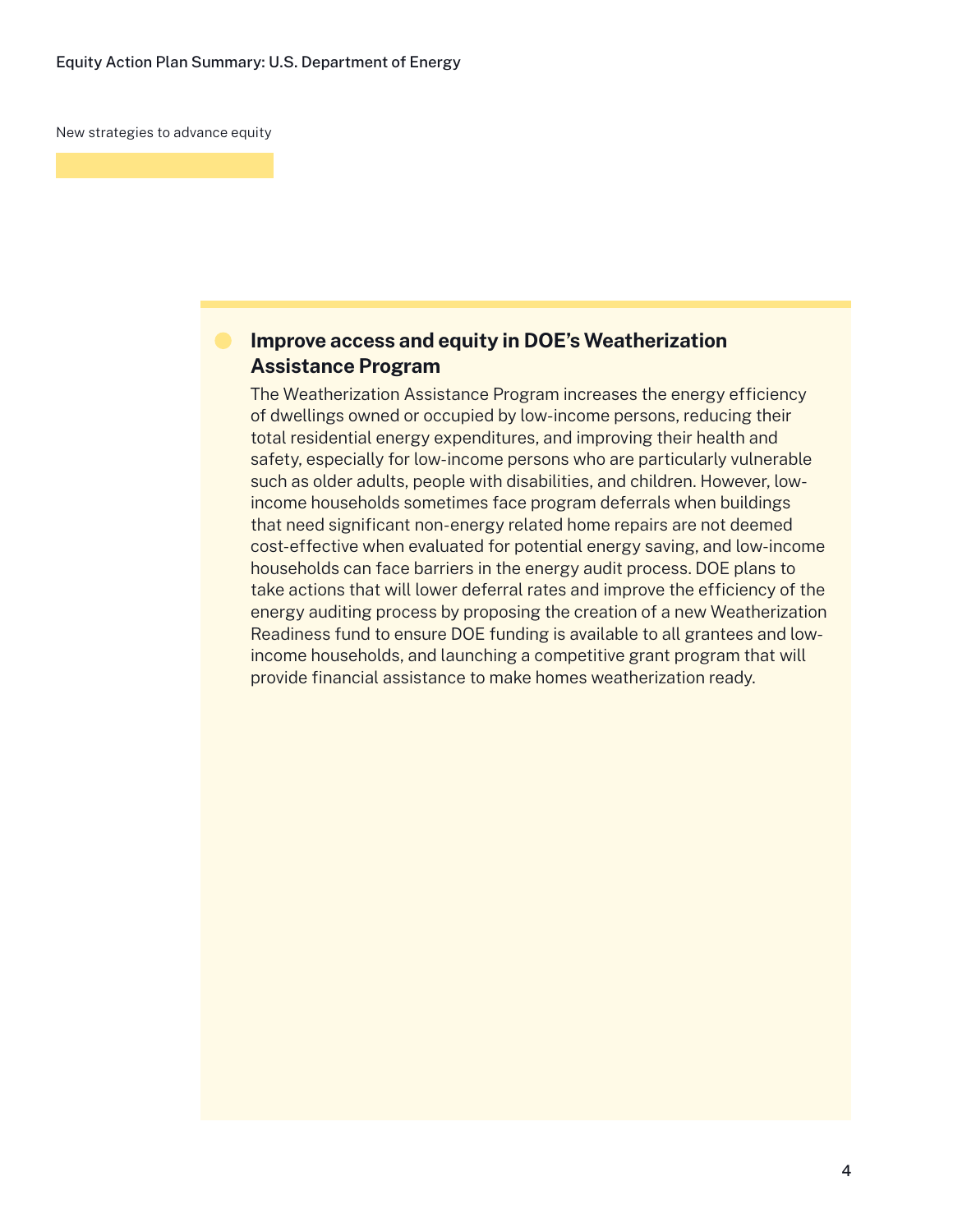## **Building on DOE's progress**

**This equity action plan builds on DOE's progress delivering on equity and racial justice in the first year of the Biden-Harris Administration.**

#### **Engaging with underserved communities on equitable contracting and procurement**

DOE co-sponsored a crowdsourcing campaign with the Office of Federal Procurement Policy to determine barriers to doing business with the federal government and solutions to these barriers. To ensure participation by historically underserved groups located in underserved areas, the campaign conducted targeted outreach focused on reaching business owners who are people of color; persons with disabilities; service-disabled veteran-owned businesses (SDVOB); business owners located in historically underutilized business zones (HUBZones) and rural areas; 8(a) certified businesses; women-owned small businesses (WOSBs); small disadvantaged business (SDBs); and minority-serving education institutions.

#### **Embedding equity in funding opportunity processes**

In March 2021, DOE ran a pilot program through the Office of Energy Efficiency and Renewable Energy (EERE) requiring all financial assistance applicants to submit a plan demonstrating how federally funded financial assistance projects will incorporate diversity, equity, and inclusion (DEI) elements to promote the representation and participation of different groups in the R&D space. As part of the application, EERE applicants were required to submit a DEI Plan that describes the applicant's future actions to foster a welcoming and inclusive environment, support people from groups underrepresented in science, technology, engineering, and math (STEM), advance equity, and encourage the inclusion of individuals from these groups in the project either from the applicant's own staff or a subrecipient like an MSI, as well as describe the extent to which project activities will be located in, or benefit, underserved communities. The pilot program helped identify the tools needed to apply the approach more broadly across the Department, and areas that need improvement or development.